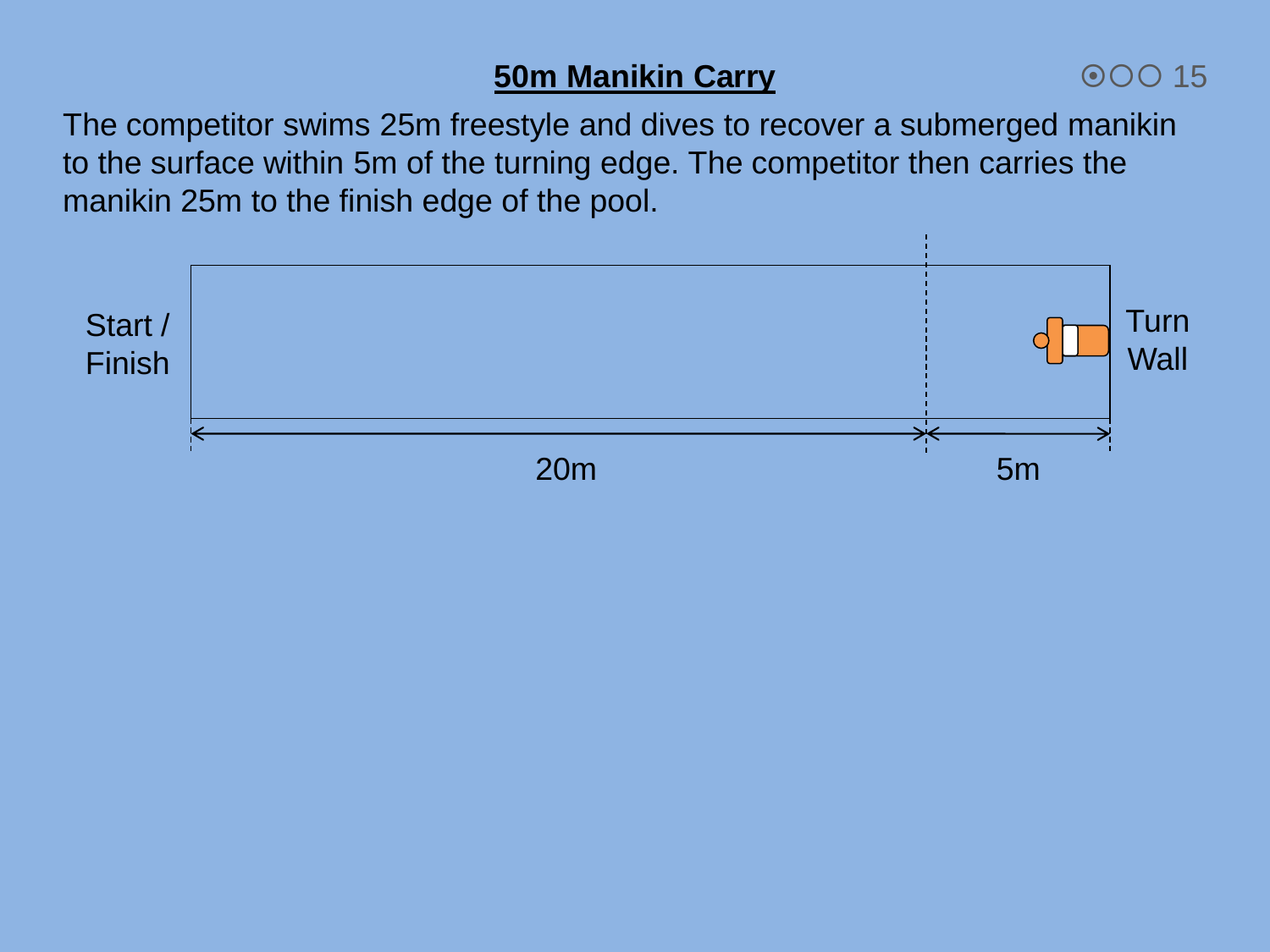#### **Overview**

You should aim to be as streamlined as possible throughout the manikin pickup: dive and surface at a shallow angle and tuck your feet in during the turn. It is also critical to push really hard off the wall - this will allow you transfer your momentum into the manikin and get it moving quickly. If you have timed the flick correctly, the manikin should lift off the floor and already be travelling down the pool as you push off the wall.

#### The Pickup

There are 7 stages to the manikin pickup...

1) **Dive** down smoothly at a shallow angle, with both arms outstretched.

2) **Reach** for the manikin's chin with your right hand and...

2) ...**flick** the manikin away from the wall and up off the pool floor.